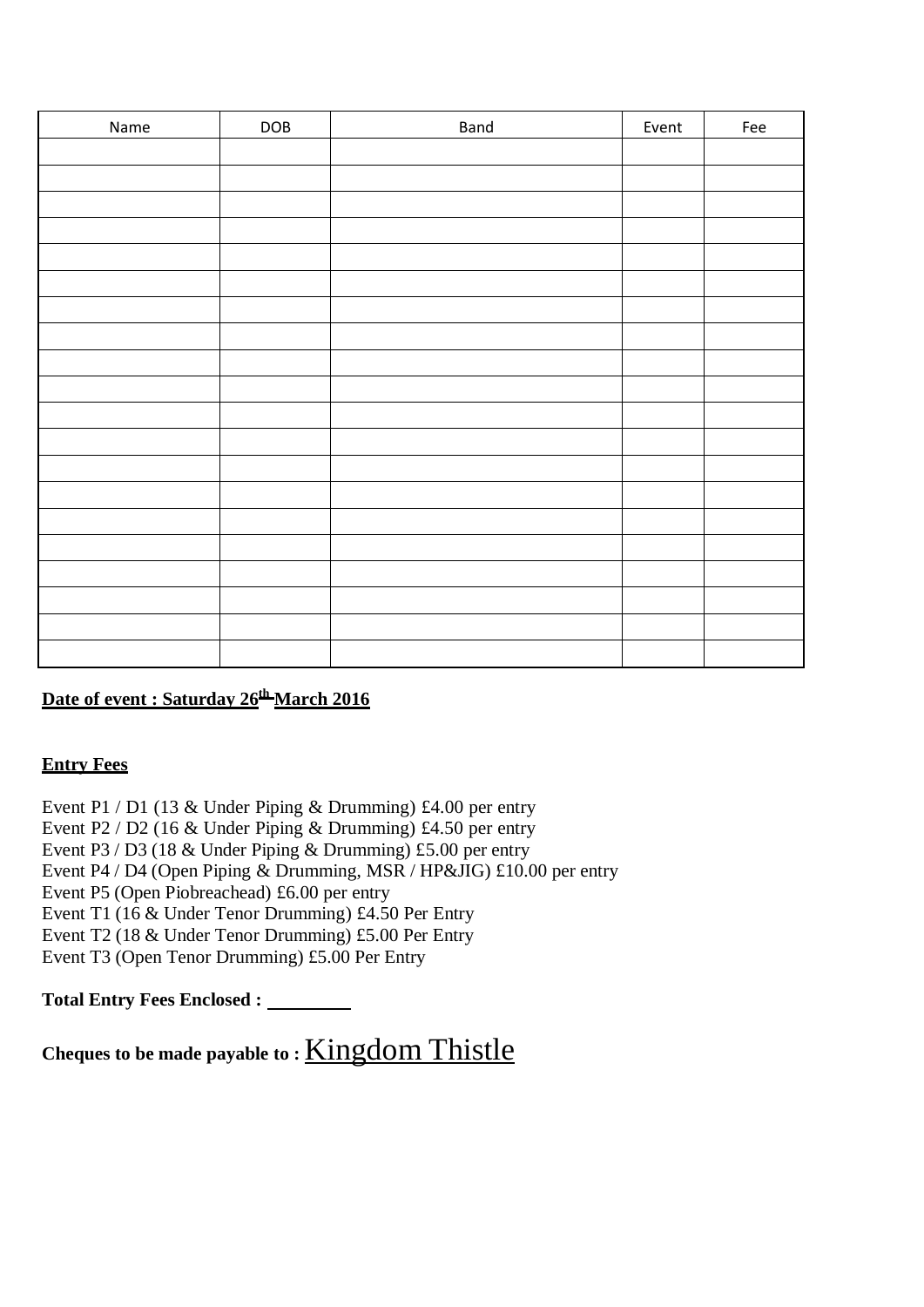## Date of closing, Monday 14<sup>th</sup> March 2016

**Playing Requirements**

**Event P1&D1 13 years & under** (2 Parts quick march in 2/4 time signature)

**Event P2&D2 16 years & under** (**Minimum 4 Parts** quick march in 2/4 time signature) 1x4 or 1x6 parted March, 2x2 or 3x2 Parted Marches

**Event P3&D3 18 years & under**  (MSR Minimum 4 parts each tune) **(Own Choice)**

**Event P4&D4 Open (Must Play in Both Sections) Section 1.** MSR **(Own Choice)**  ( 4 parts minimum each tune required)

**Section 2.** Hornpipe & Jig **(Own Choice)** ( 1x4 parted Hornpipe & 1x4 parted Jig or 1x4 parted Hornpipe & 2x2 parted Jigs)

**Event P5 Open Piobaireachd (Own Choice) A,B&C Grade 16 Years and Over Permitted to play in this event**

**Event T1 16 Years & Under Tenor Drumming** (4 Parts quick march in 2/4 time signature) 1x4 parted March or 2x2 parted Marches

**Event T2 18 Years & Under Tenor Drumming**  (MSR Minimum 4 parts each tune) **(Own Choice)** 

**Event T3 Open Tenor Drumming** 

(MSR Minimum 4 parts each tune) **(Own Choice)** 

 **Drummers must start with two 3 paced rolls**

**Tenor Drummers MUST be accompanied by atleast 1 or 2 Pipers & 1 Snare Drummer**

**Piping events P1&P2 1 min 30 seconds for tuning on stage**

**Piping events P3&P4 2 mins for tuning on stage**

**Overall Open Piping Champion decided on combined total points from sections 1 & 2 Points from Piobaireachd event will not be included**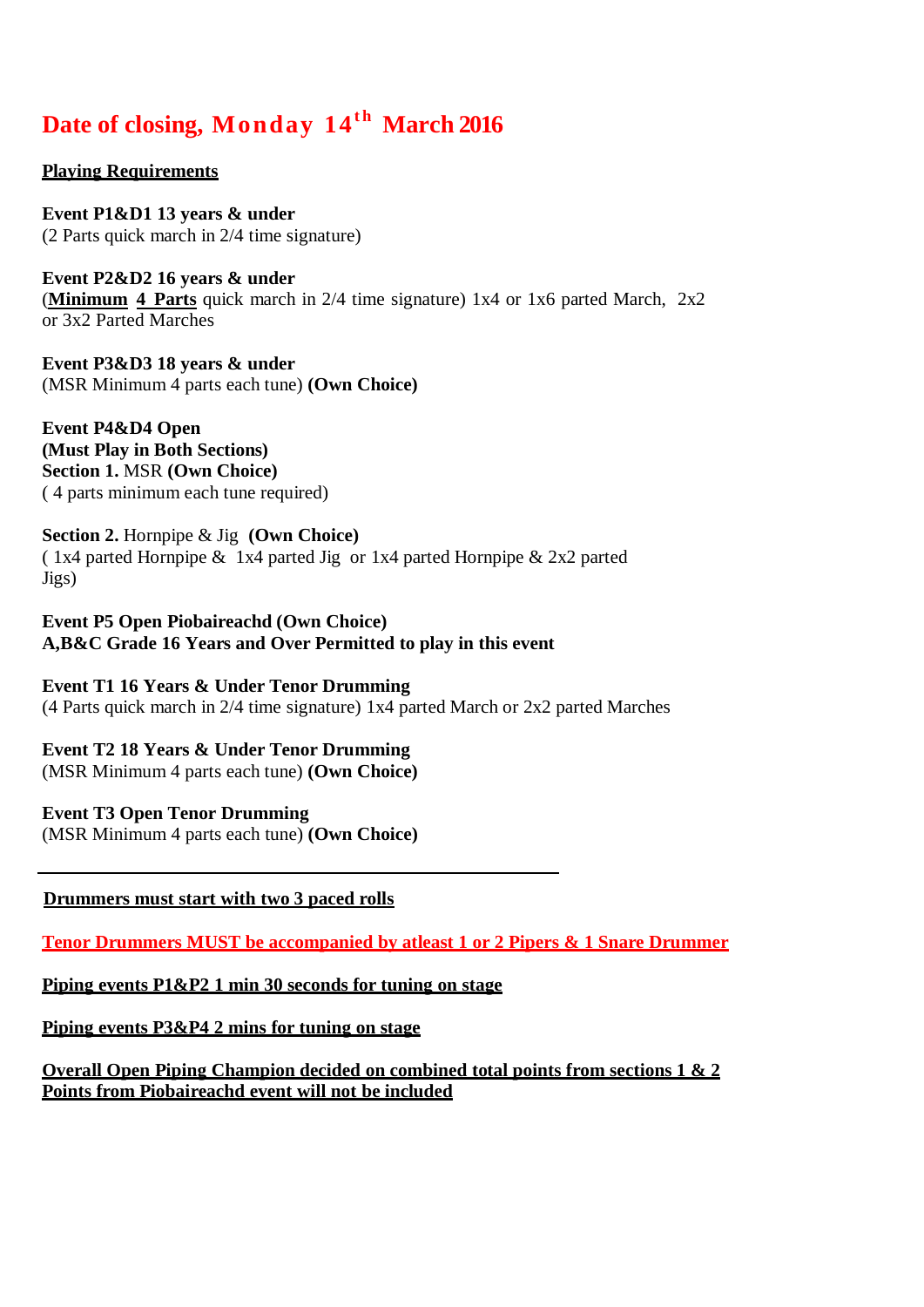### **Contact Details**

Please complete the following information

| Name of Band Secretary:  | Tel No: |  |
|--------------------------|---------|--|
| Name of Pipe Major:      | Tel No: |  |
| Name of Leading Drummer: | Tel No: |  |

# **Person Responsible For Classroom (Please complete)**

| Name:    | <b>Band Name:</b> |
|----------|-------------------|
| Address: |                   |
| Tel No:  |                   |